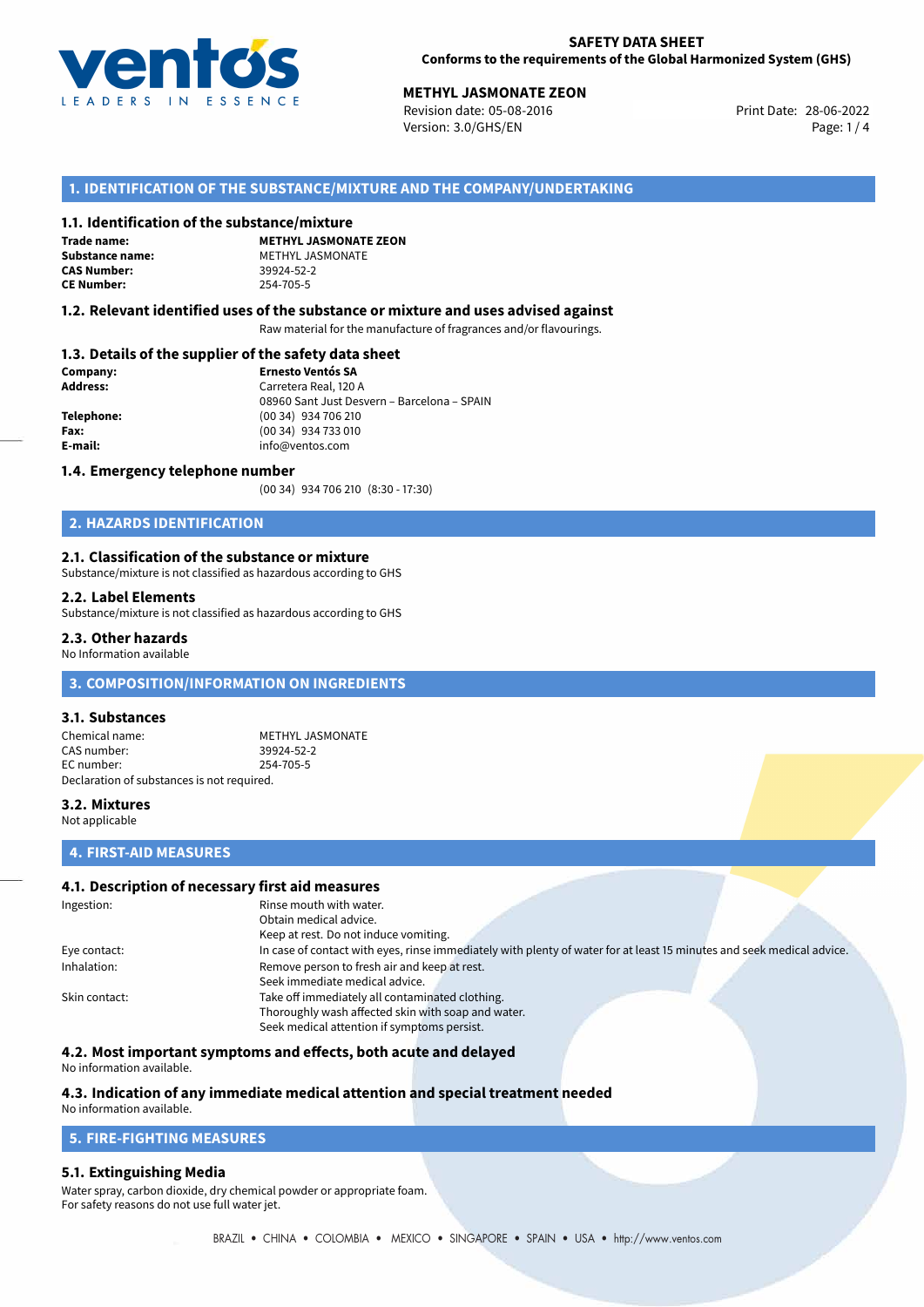

**METHYL JASMONATE ZEON**<br>
Revision date: 05-08-2016 **Print Date: 28-06-2022** Version: 3.0/GHS/EN Page: 2 / 4

# **5.2. Special hazards arising from the substance or mixture**

Known or Anticipated Hazardous Products of Combustion: Emits toxic fumes under fire conditions.

#### **5.3. Advice for firefighters**

High temperatures can lead to high pressures inside closed containers. Avoid inhalation of vapors that are created. Use appropriate respiratory protection. Do not allow spillage of fire to be poured into drains or watercourses. Wear self-contained breathing apparatus and protective clothing.

### **6. ACCIDENTAL RELEASE MEASURES**

#### **6.1. Personal precautions, protective equipment and emergency procedures**

Evacuate surronding areas. Ensure adequate ventilation. Keep unnecessary and unprotected personnel from entering. Do not breathe vapor/spray. Avoid contact with skin and eyes. Information regarding personal protective measures: see section 8.

#### **6.2. Environmental precautions**

To avoid possible contamination of the environment, do not discharge into any drains, surface waters or groundwaters.

#### **6.3. Methods and materials for containment and cleaning up**

Cover with an inert, inorganic, non-combustible absorbent material (e.g. dry-lime, sand, soda ash). Place in covered containers using non-sparking tools and transport outdoors. Avoid open flames or sources of ignition (e.g. pilot lights on gas hot water heater). Ventilate area and wash spill site after material pickup is complete.

#### **6.4. Reference to other sections**

Information regarding exposure controls, personal protection and disposal considerations can be found in sections 8 and 13.

# **7. HANDLING AND STORAGE**

#### **7.1. Precautions for safe handling**

Do not store or handle this material near food or drinking water. Do not smoke. Avoid contact with the eyes, skin and clothing. Wear protective clothing and use glasses. Observe the rules of safety and hygiene at work. Keep in the original container or an alternative made from a compatible material.

#### **7.2. Conditions for safe storage, including any incompatibilities**

Store in tightly closed and preferably full containers in a cool, dry and ventilated area, protected from light. Keep away from sources of ignition (e.g. hot surfaces, sparks, flame and static discharges). Keep away from incompatible materials (see section 10).

#### **7.3. Specific end use(s)**

No information available.

### **8. EXPOSURE CONTROLS AND PERSONAL PROTECTION**

#### **8.1. Control parameters**

Components with occupational exposure limits: None known.

#### **8.2. Exposure controls**

Measures should be taken to prevent materials from being splashed into the body. Provide adequate ventilation, according to the conditions of use. Use a mechanical exhaust if required.

#### **8.3. Individual protection measures, such as personal protective equipment**

acceptable levels.

| Eye/Face protection:             | Chemical safety goggles are recommended. Wash contaminated goggles before reuse.                                      |  |  |  |  |
|----------------------------------|-----------------------------------------------------------------------------------------------------------------------|--|--|--|--|
| Hand Protection:                 | Chemical-resistant gloves are recommended. Wash contaminated gloves before reuse.                                     |  |  |  |  |
| Body protection:                 | Personal protective equipment for the body should be selected based on the task being performed and the risks         |  |  |  |  |
|                                  | involved.                                                                                                             |  |  |  |  |
| <b>Respiratory Protection:</b>   | In case of insufficient ventilation, use suitable respiratory equipment.                                              |  |  |  |  |
| Environmental exposure controls: | Emissions from ventilation or process equipment should be checked to ensure they comply with environmental            |  |  |  |  |
|                                  | protection legislation.                                                                                               |  |  |  |  |
|                                  | In some cases, filters or engineering modifications to the process equipment will be necessary to reduce emissions to |  |  |  |  |
|                                  |                                                                                                                       |  |  |  |  |

# **9. PHYSICAL AND CHEMICAL PROPERTIES**

#### **9.1. Information on basic physical and chemical properties**

Appearance: Liquid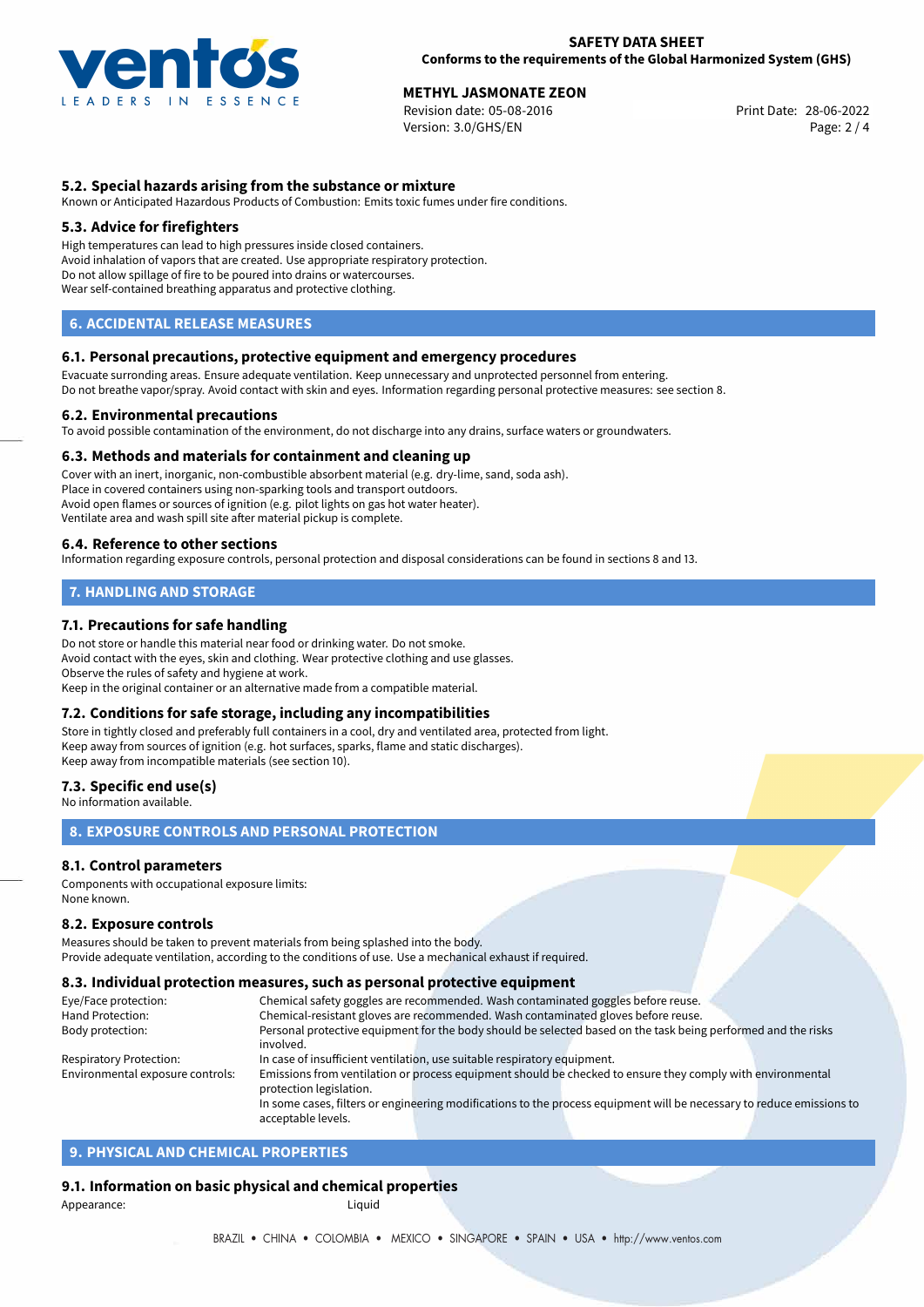

#### **SAFETY DATA SHEET Conforms to the requirements of the Global Harmonized System (GHS)**

# **METHYL JASMONATE ZEON**<br>
Revision date: 05-08-2016 **Mateur Accord Print Date: 28-06-2022**

Revision date: 05-08-2016 Version: 3.0/GHS/EN Page: 3 / 4

Colour: Conforms to standard Odour: Conforms to standard Odour theshold: Not determined pH: Not determined Melting point/freezing point: Not determined Boling point/boiling range: 210 - 212 Flash point: 156 °C Evaporation rate: Not determined Flammability: Not determined Lower flammability/Explosive limit: Not determined Upper flammability/Explosive limit: Not determined Vapour pressure: 13,3 hPa (153°C) Vapour Density: Vapour Density: Density: 1,022−1,033 g/mL (20°C)<br>Relative density: 1,022−1,033 (20°C) Relative density: 1,022−1,033 (20°C)<br>Water solubility: 1,022−1,033 (20°C) Solubility in other solvents: Not determined Partition coefficient n-octanol/water: Not determined Auto-ignition temperature: Not determined Decomposition temperature: Not determined Viscosity, dynamic: Not determined Viscosity, kinematic: Not determined Explosive properties: Not determined Oxidising properties: Not determined

**INSOLUBLE IN WATER** 

# **10. STABILITY AND REACTIVITY**

#### **10.1. Reactivity**

No hazardous reactions if stored and handled as prescribed/indicated.

#### **10.2. Chemical stability**

The product is stable if stored and handled as prescribed/indicated.

#### **10.3. Possibility of hazardous reactions**

No hazardous reactions if stored and handled as prescribed/indicated.

#### **10.4. Conditions to Avoid**

Conditions to Avoid: Excessive heat, flame or other ignition sources.

#### **10.5. Incompatible materials**

Avoid contact with strong acids and bases and oxidizing agents.

# **10.6. Hazardous decomposition products**

During combustion may form carbon monoxide and unidentified organic compounds.

# **11. TOXICOLOGICAL INFORMATION**

| <b>Acute toxicity</b>             | Based on the data available, the criteria for classification are not met. |
|-----------------------------------|---------------------------------------------------------------------------|
| <b>Skin corrosion/irritation</b>  | Based on the data available, the criteria for classification are not met. |
| Serious eye damage/irritation     | Based on the data available, the criteria for classification are not met. |
| Respiratory or skin sensitisation | Based on the data available, the criteria for classification are not met. |
| <b>Germ cell mutagenicity</b>     | Based on the data available, the criteria for classification are not met. |
| Carcinogenicity                   | Based on the data available, the criteria for classification are not met. |
| <b>Reproductive toxicity</b>      | Based on the data available, the criteria for classification are not met. |
| <b>STOT-single exposure</b>       | Based on the data available, the criteria for classification are not met. |
| <b>STOT-repeated exposure</b>     | Based on the data available, the criteria for classification are not met. |
| <b>Aspiration hazard</b>          | Based on the data available, the criteria for classification are not met. |
|                                   |                                                                           |